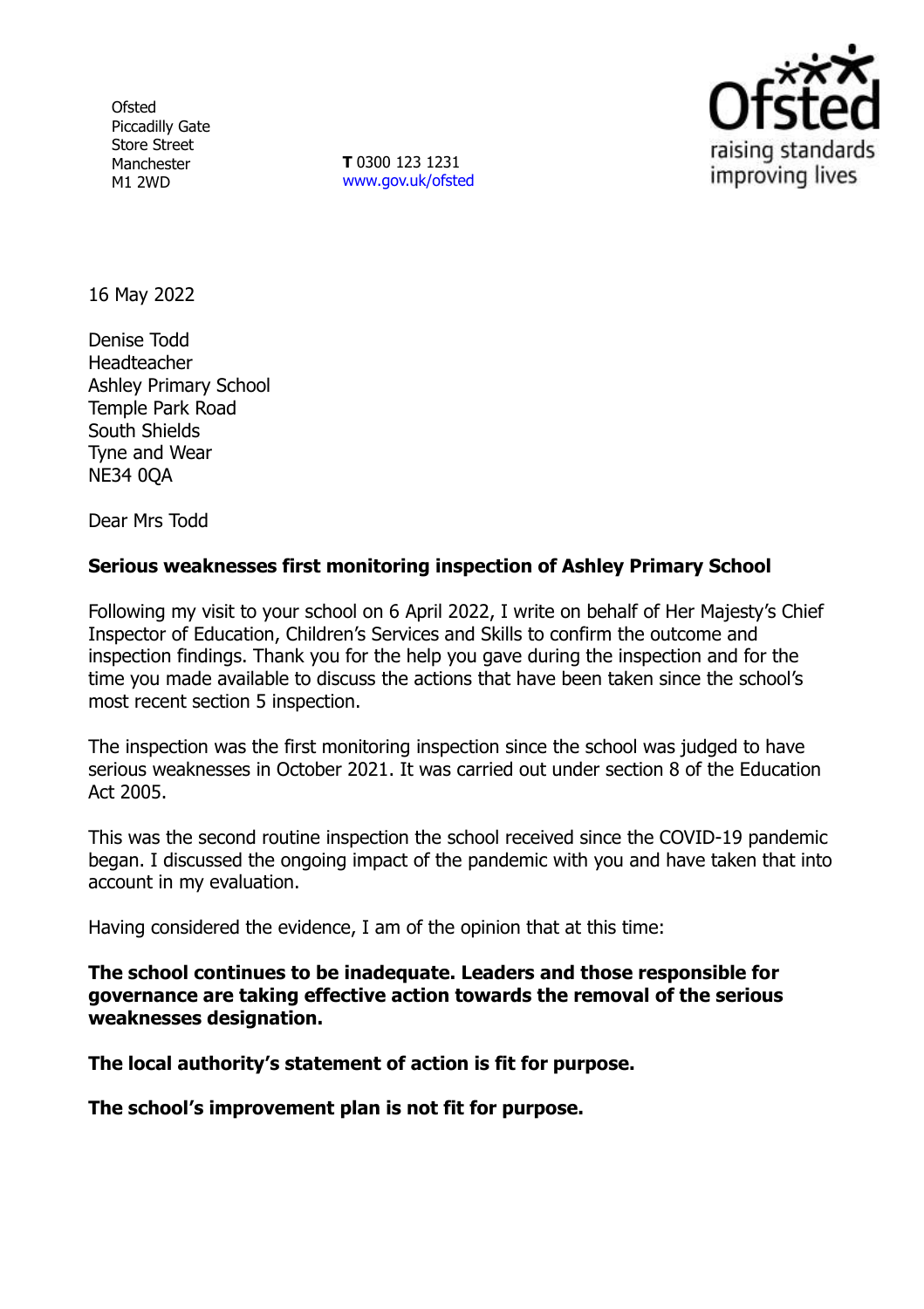

I am copying this letter to the chair of the governing body, the regional schools commissioner and the director of children's services for South Tyneside. This letter will be published on the Ofsted reports website.

Yours sincerely

David Milligan **Her Majesty's Inspector**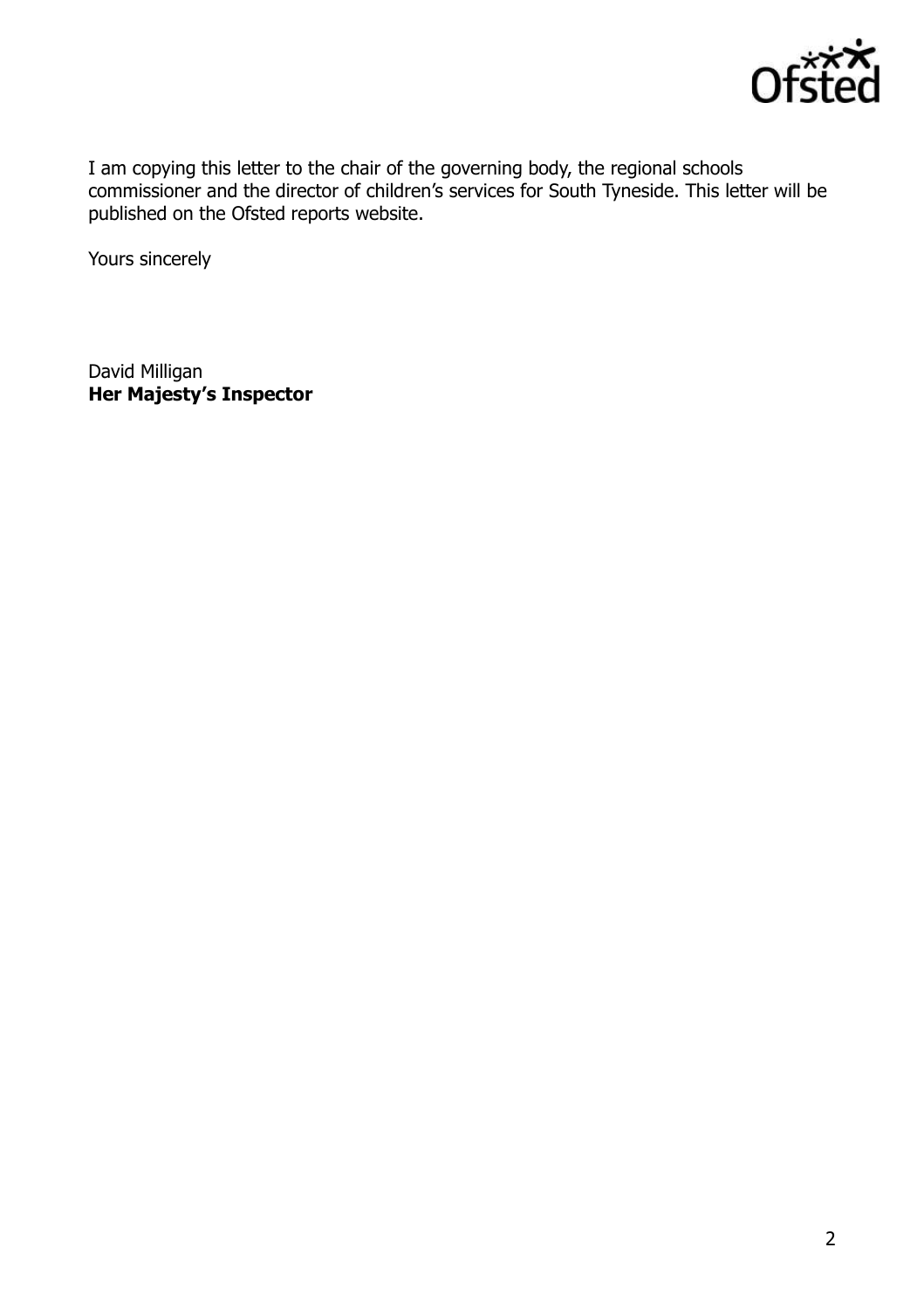

# **Report on the first monitoring inspection on 6 April 2022**

# **Context**

Since the previous section 5 inspection, the headteacher has returned to school following a long-term absence. During the headteacher's absence, the deputy headteacher acted as full-time headteacher.

Shortly after the section 5 inspection, the chair of governors and a number of other governors resigned from their positions on the governing body. The school currently has a governing body consisting of six members. This includes a new chair of governors and four new members.

In January 2022, leaders began consultation with We Inspire Success Excellence (WISE) multi-academy trust. In February 2022, the department for education brokered a formal agreement for the school to become an academy as part of WISE on 1 September 2022.

During the autumn term 2021, the school was significantly affected by COVID-19. A substantial number of staff and pupils were absent from school. The absence of senior leaders and other staff members restricted the development of school priorities.

### **The progress made towards the removal of the serious weaknesses designation**

Leaders, in consultation with WISE multi-academy trust, have identified key areas in the curriculum for improvement. A timetable for individual subject review is in place. Science, history, geography and art have all been evaluated, with new plans now in place. Leaders have looked more carefully at what needs to be taught in each subject. These subjects now have well-sequenced knowledge content so that pupils can start to build a secure bank of knowledge as they move through the school. The use of new resources in science, history and geography is having a positive impact on outcomes for pupils. Pupils talk about what they have studied and say that the new booklets are helping them to remember and retrieve information more easily.

Other foundation subjects are due to be reviewed by spring term 2023. Currently, plans in these subjects do not highlight the vital component blocks of knowledge that pupils need in order to be successful.

Leaders are aware that the school improvement plan needs amending in the light of the previous section 5 inspection. Currently, there is a tracking document in place to monitor actions but this needs to be more focused on key priorities with specific actions. The longterm absence of senior leaders has had an impact on the development of the improvement plan.

Leaders have introduced a new reading programme to support pupils who are learning to read. Pupils are responding well to the programme. Pupils receive two phonics sessions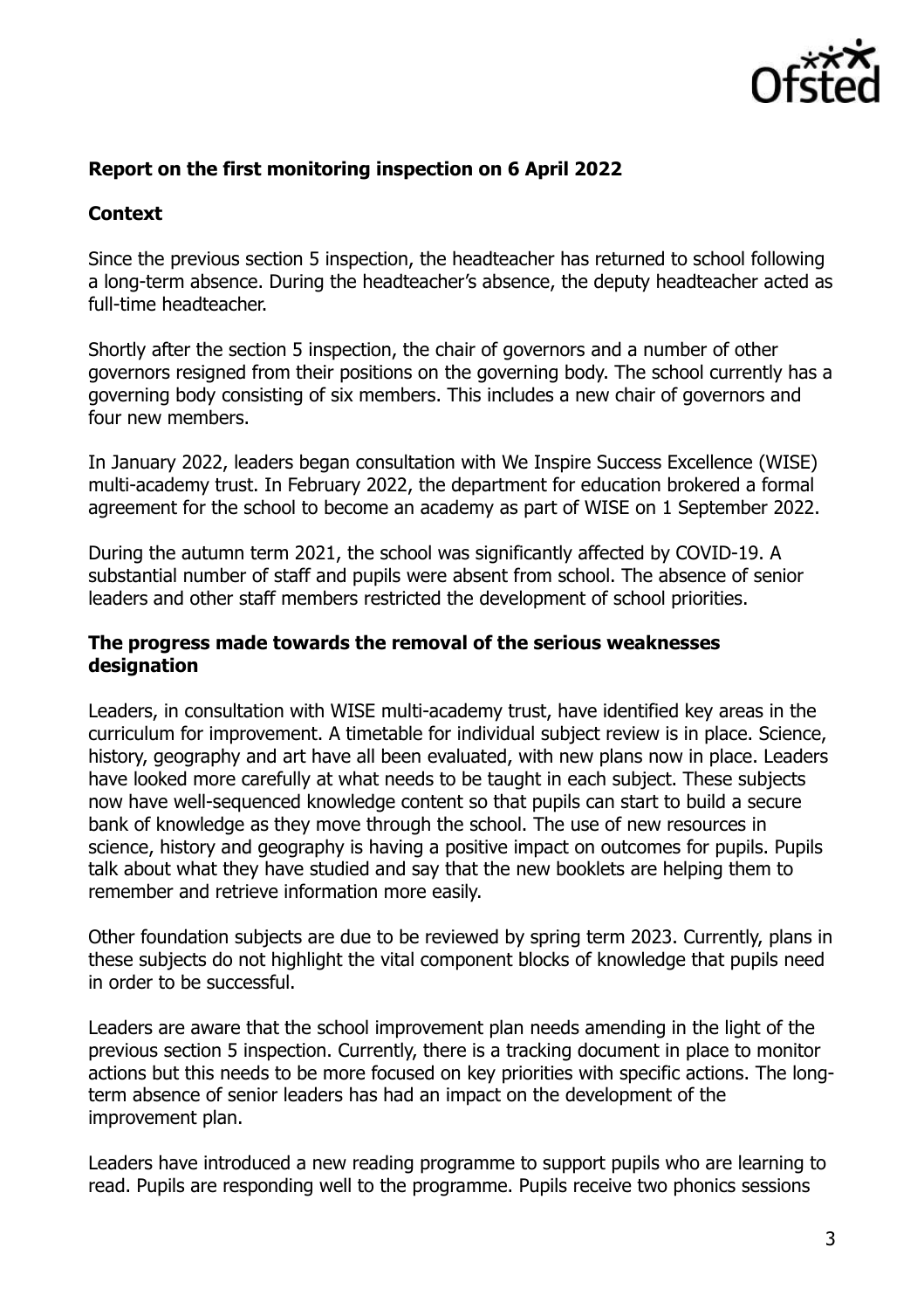

per day and for those who fall behind there are additional sessions of targetted support. Leaders are currently in discussion with WISE multi-academy trust regarding the use of their reading programme for pupils in key stage 2.

Previously, leaders, including governors, recognised that aspects of safeguarding needed to be tighter. Although pupils were safe, there were concerns around policy, procedures and staff knowledge around safeguarding. This has been transformed in the school. Leaders have introduced rigorous systems to ensure that all staff receive updated training, know procedures and are confident in their safeguarding duties. The headteacher and child and family welfare officers work effectively with vulnerable pupils. They also provide useful support for staff and families. Leaders have engaged with external safeguarding providers so that staff receive a universal overview of safeguarding but also training that is pertinent to the context of the school. The single central record is compliant and well organised.

Leaders have identified that improvements need to be made in early years. Leaders in early years have not had clear direction and support in how to improve the setting. The curriculum is currently under review, with new plans being implemented in summer term 2022.

Following the previous section 5 inspection, leaders have actively sought support. They are keen to work as part of WISE multi-academy trust and have fully embraced the support on offer. Subject leaders talk positively about the training, professional dialogue and good practice sharing opportunities that are already available. Senior leaders are engaged in high-quality strategic discussions about how to make rapid and long-term improvements.

Staff are very supportive of recent changes. They see the impact that revised curriculum plans are having for pupils. They feel supported by senior leaders and appreciate how new planning resources support workload.

Governors understand the strengths and weaknesses of the school. They are aware of their statutory duties and take their safeguarding role seriously. They know that improvements to the curriculum are required and that subject leaders need support to develop their expertise. They are currently engaged in discussions with WISE multiacademy trust to drive improvements forward.

### **Additional support**

Leaders' early engagement with WISE multi-academy trust has been successful. Areas for improvement have been swiftly identified. Subject leaders have received helpful training which has improved the curriculum in identified subjects.

External support from safeguarding providers has been used effectively by the school. Leaders have identified gaps in knowledge and tailored training to meet the needs of the staff.